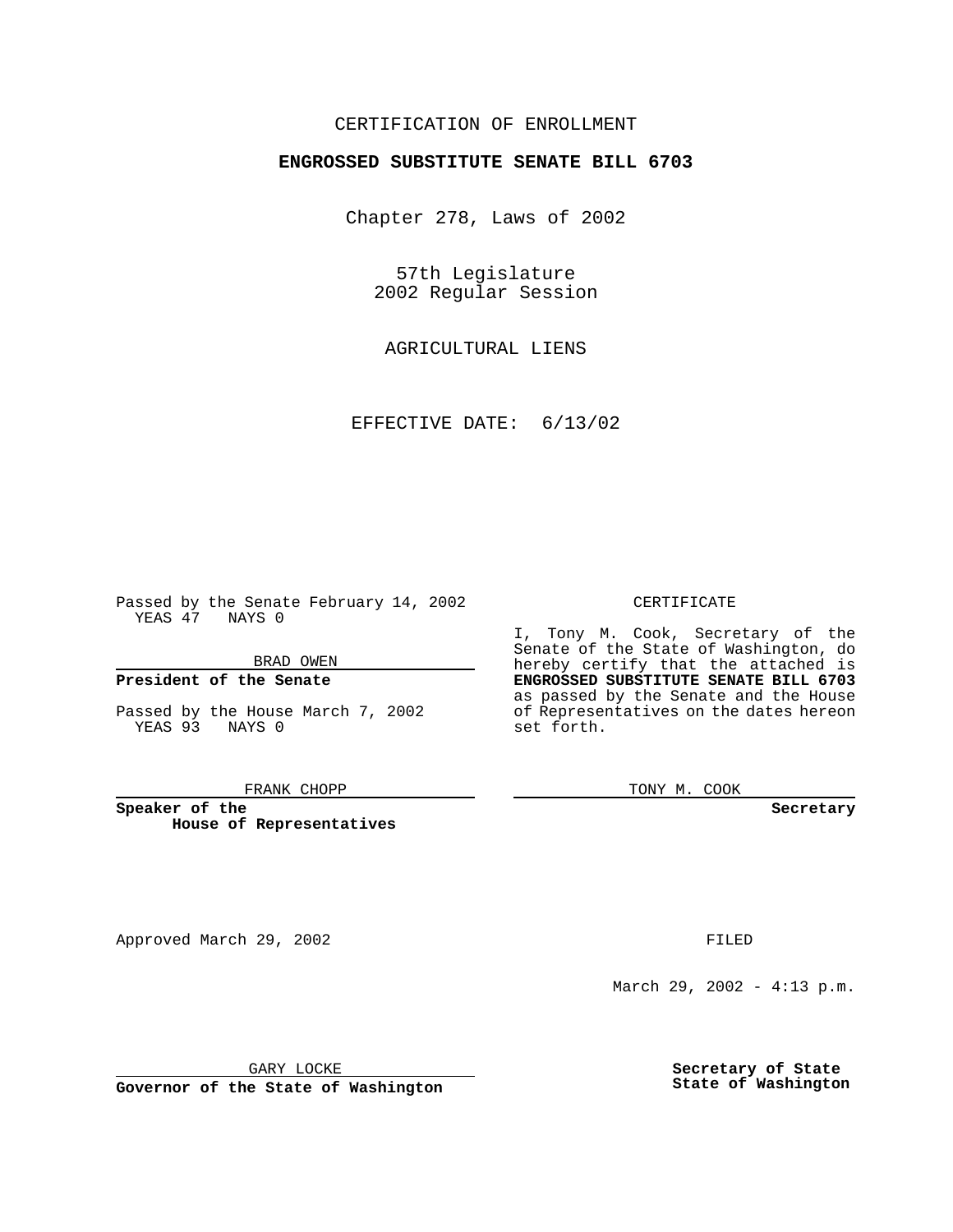## **ENGROSSED SUBSTITUTE SENATE BILL 6703** \_\_\_\_\_\_\_\_\_\_\_\_\_\_\_\_\_\_\_\_\_\_\_\_\_\_\_\_\_\_\_\_\_\_\_\_\_\_\_\_\_\_\_\_\_\_\_

\_\_\_\_\_\_\_\_\_\_\_\_\_\_\_\_\_\_\_\_\_\_\_\_\_\_\_\_\_\_\_\_\_\_\_\_\_\_\_\_\_\_\_\_\_\_\_

Passed Legislature - 2002 Regular Session

### **State of Washington 57th Legislature 2002 Regular Session**

**By** Senate Committee on Agriculture & International Trade (originally sponsored by Senators Rasmussen, Hochstatter, Shin, Sheahan, Swecker, Hewitt, Honeyford and Hale)

READ FIRST TIME 02/08/2002.

 AN ACT Relating to agricultural liens; and amending RCW 60.13.010, 60.13.040, and 60.13.060.

BE IT ENACTED BY THE LEGISLATURE OF THE STATE OF WASHINGTON:

 **Sec. 1.** RCW 60.13.010 and 1991 c 174 s 2 are each amended to read as follows:

 As used in this chapter, the terms defined in this section have the meanings indicated unless the context clearly requires otherwise.

 (1) "Agricultural product" means any unprocessed horticultural, vermicultural and its byproducts, viticultural, berry, poultry, poultry product, grain, bee, or other agricultural products, and includes mint or mint oil processed by or for the producer thereof and hay and straw baled or prepared for market in any manner or form and livestock. When used in RCW 60.13.020, "agricultural product" means horticultural, viticultural, aquacultural, or berry products, hay and straw, milk and 15 milk products, vegetable seed, or turf and forage seed and applies only when such products are delivered to a processor or conditioner in an unprocessed form.

 (2) "Conditioner," "consignor," "person," and "producer" have the meanings defined in RCW 20.01.010.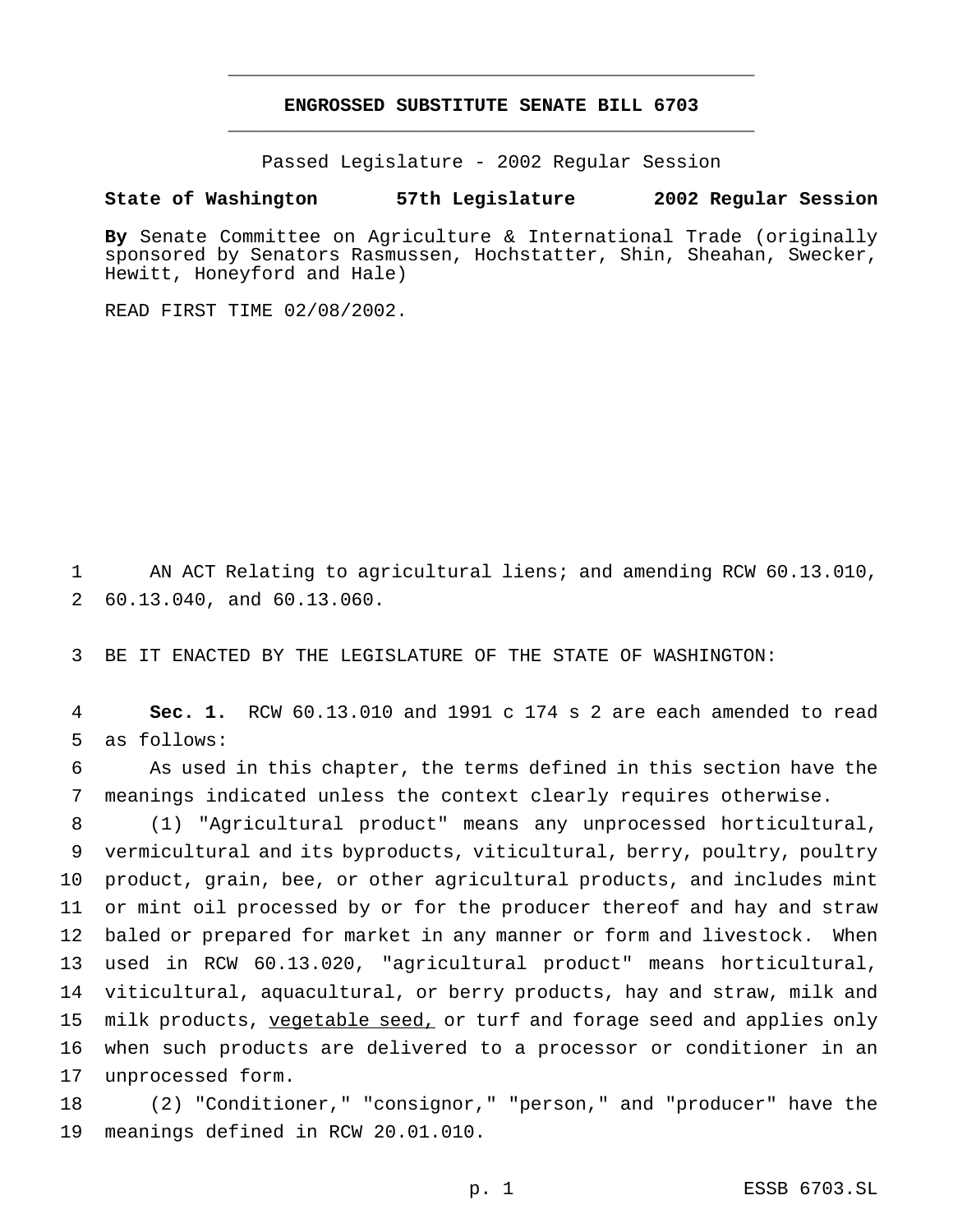(3) "Delivers" means that a producer completes the performance of all contractual obligations with reference to the transfer of actual or constructive possession or control of an agricultural product to a processor or conditioner or preparer, regardless of whether the processor or conditioner or preparer takes physical possession.

 (4) "Preparer" means a person engaged in the business of feeding livestock or preparing livestock products for market.

 (5) "Processor" means any person, firm, company, or other organization that purchases agricultural products except milk and milk products from a consignor and that cans, freezes, dries, dehydrates, cooks, presses, powders, or otherwise processes those crops in any manner whatsoever for eventual resale, or that purchases or markets milk from a dairy producer and is obligated to remit payment to such dairy producer directly.

 (6) "Commercial fisherman" means a person licensed to fish commercially for or to take food fish or shellfish or steelhead legally caught pursuant to executive order, treaty right, or federal statute. (7) "Fish" means food fish or shellfish or steelhead legally caught pursuant to executive order, treaty right, or federal statute.

 **Sec. 2.** RCW 60.13.040 and 2001 c 32 s 6 are each amended to read as follows:

 (1) A producer or commercial fisherman claiming a processor or preparer lien may file a statement evidencing the lien with the department of licensing after payment from the processor, conditioner, or preparer to the producer or fisherman is due and remains unpaid. For purposes of this subsection and RCW 60.13.050, payment is due on the date specified in the contract, or if not specified, then within thirty days from time of delivery.

 (2) The statement shall be in a record, authenticated by the producer or fisherman, and shall contain in substance the following information:

32 (a) A true statement or a reasonable estimate of the amount demanded after deducting all credits and offsets;

 (b) The name of the processor, conditioner, or preparer who received the agricultural product or fish to be charged with the lien; (c) A description sufficient to identify the agricultural product or fish to be charged with the lien;